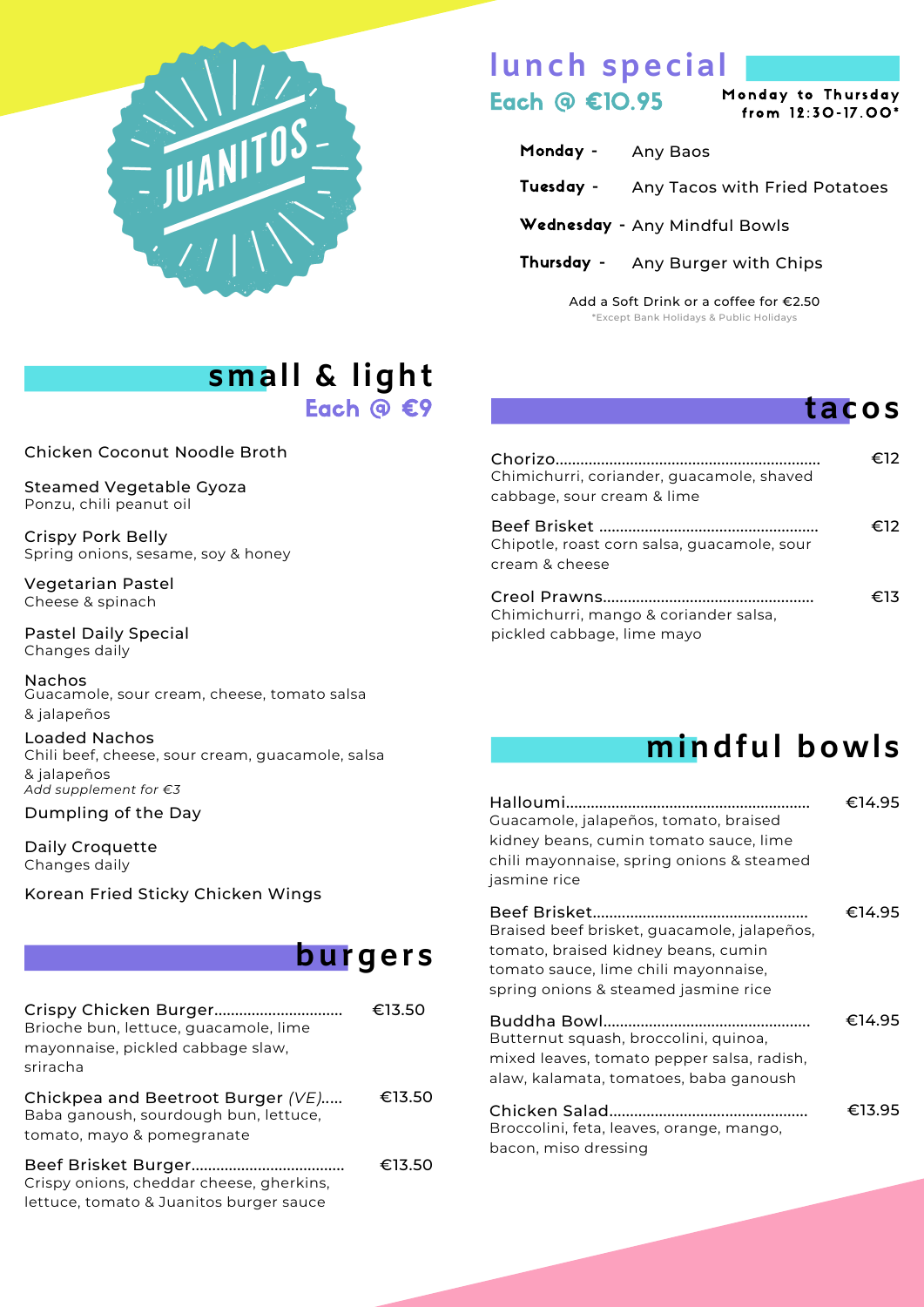### **desserts**

| 8 Churros con Milk Chocolate | €7.50 |
|------------------------------|-------|
| Cinnamon sugar               |       |
|                              | €6.50 |

## **fusion confusion**

| Kimchi, daikon, crispy onions, kewpie mayo                                                                                                                       | €13.50 |
|------------------------------------------------------------------------------------------------------------------------------------------------------------------|--------|
| Char siu, asain slaw, cucumber, black<br>sesame                                                                                                                  | €13.50 |
| Bao Gochujang Cauliflower<br>Asian slaw, cashew, fried shallots                                                                                                  | €13.50 |
| Fried chicken, pineapple, red chillies,<br>peanuts, spring onions, sesame seeds,<br>Korean sauce, steamed jasmine rice                                           | €15.95 |
| Fried king prawns, pineapple, red chillies,<br>peanuts, spring onions, sesame seeds,<br>Korean sauce, steamed jasmine rice                                       | €16.95 |
| Crispy Chicken & Sweet Potato Fries<br>Crispy chicken filet, sweet potato fries,<br>peanuts, chillies, spring onions, Chinese 5<br>spice, lime chilli mayonnaise | €11.95 |
| Halloumi & Sweet Potato Spice Bag<br>Fried halloumi, sweet potato fries, peanuts,<br>chillies, spring onions, Chinese 5 spice, lime<br>& chili mayonnaise        | €11.95 |
| Korean Fried Sticky Chicken Wings €14.00                                                                                                                         |        |

### **sides**

| Chili beef, chunky potato fries, cheese, sour<br>cream, spring onions | €6.95 |
|-----------------------------------------------------------------------|-------|
| Sour cream & spring onions                                            | €4.95 |
| Lime aioli, sriracha, spring onions                                   | €5.95 |
| Lime aioli, sriracha, spring onions                                   | €4.95 |
| Broccolini, Spring Onion & Squash<br>Soy & honey, sesame seeds        | €5.95 |
|                                                                       | €3.95 |
|                                                                       | €4.95 |
|                                                                       | €4.95 |

| extra sauce        |  |  |
|--------------------|--|--|
| Each $\odot$ €1.50 |  |  |

Vegan Mayo Popcorn Sauce Organic Sriracha Lime Aioli

> Please inform us of any allergies you may have

Allergens menu available upon request

All of our beef and poultry are 100% Irish & seafood sourced locally



 $>>$ Follow us on IG: MERCADO52DUBLIN | JUANITOS\_DUBLIN

*\*All kitchen contains traces of nuts*

*Please note we do not split bills Service charge to be added on tables of 6 or more*

*Gift cards available*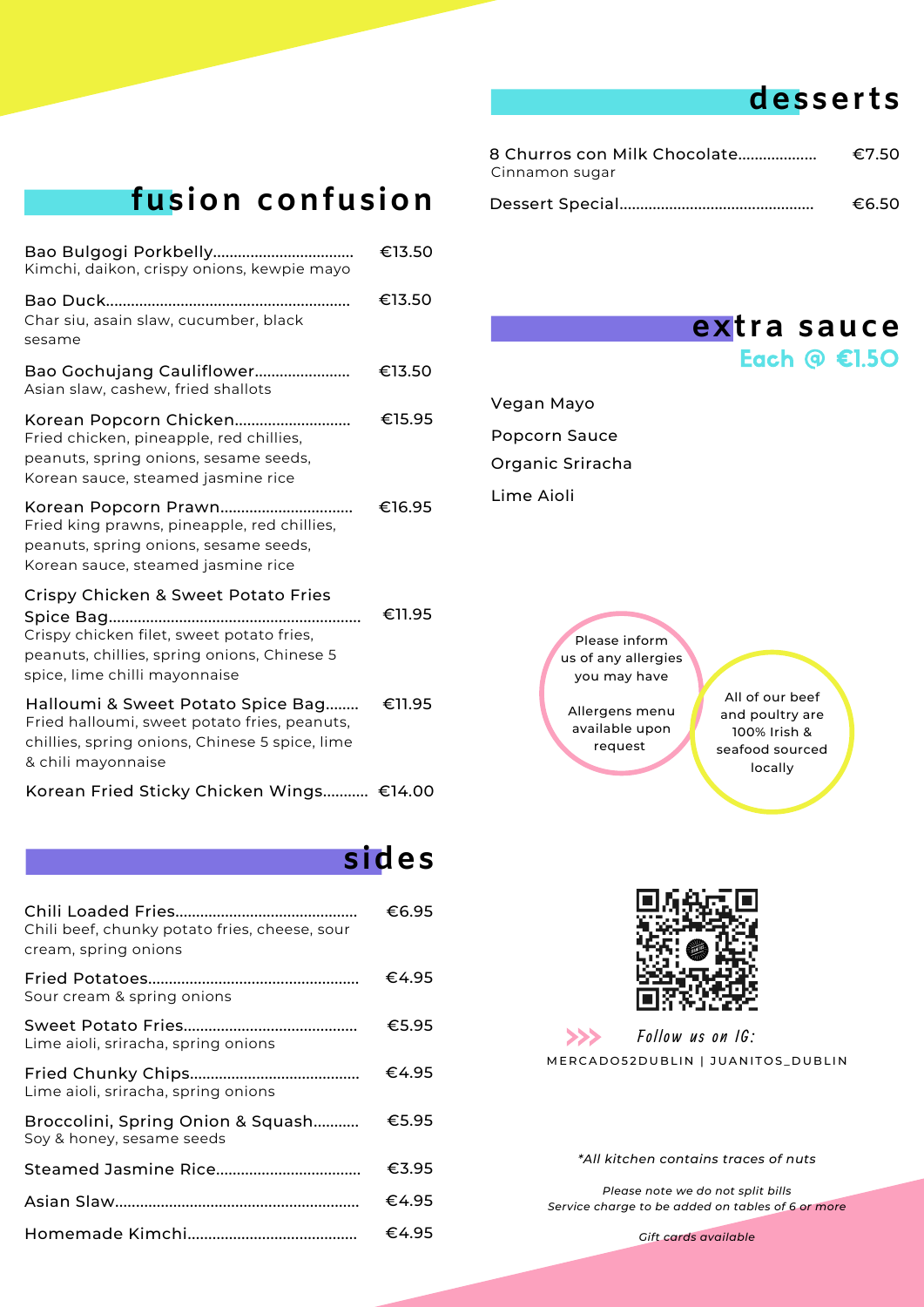## **selection of tea by**



## all €3.50

Black Tea: Darjeeling Summer Gold (Organic) Assam Irish Breakfast Pu-erh

#### Flavoured Black Tea:

Earl Grey Irish Whiskey Cream Spicy Caramel Chai

#### Green Teas:

Green Dragon Superior Gyokuro Premium Matcha

#### Flavoured Green Tea: Morgantau - Mango & Citrus Jasmine Gold

Oolong: Oolong Peach

#### White Tea:

Pai Mu tan & Melon

#### Wellness Collection:

Herbal Infusions Strawberry & Cream Fruity Camomile Refreshing Mint Yerba Mate Ginger & Lemon Granny's Garden Orange Kisses Red Fruits Passionfruit & Orange

#### Iced Tea €6

Peach & Pear Green Tea Ginger Lemon & Earl Grey Red Berries Fruit Infusion (no caffeine)





|                    |  | €3.95 |
|--------------------|--|-------|
|                    |  | €3.95 |
|                    |  | €4.25 |
| Flat White/Curtado |  | €3.75 |

Decaf & Non-Dairy options available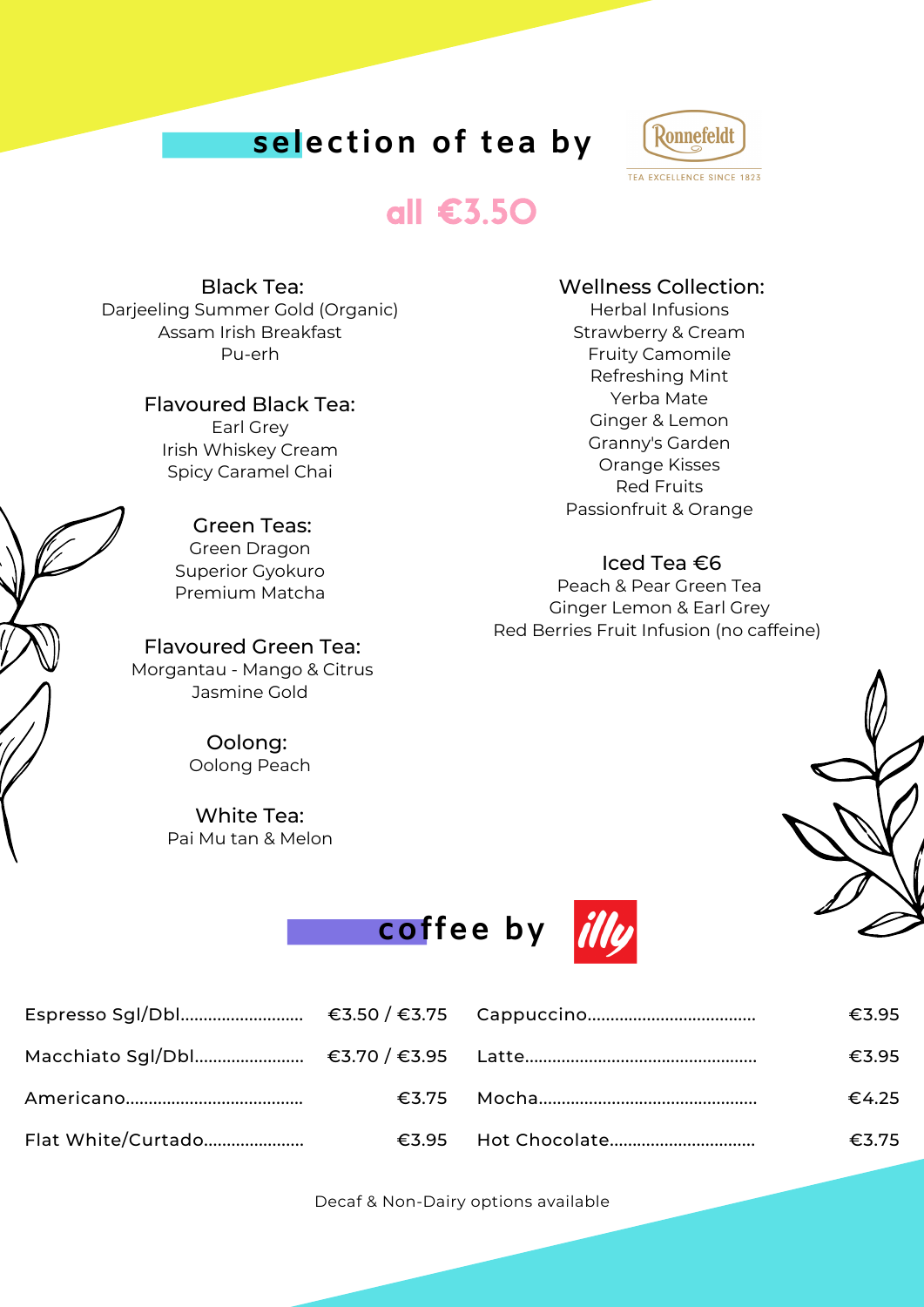# **SARED**

| Bodegas Maximo - Tempranillo [ Spain ]<br>Light bodied   Soft tannins, plums & tobacco                                        |  | $€7.00$ €8.00 €32.00 |
|-------------------------------------------------------------------------------------------------------------------------------|--|----------------------|
| Trulll Salento - Puglia Primitivo [Italy]<br>Full bodied   Soft tannins, black cherries and spice                             |  | €8.00 €9.50 €38.00   |
| Croix des Vents - Merlot [ France ]<br>Medium bodied   Medium tannins, black fruits                                           |  | €8.50 €10.00 €39.00  |
| Domaine Bousquet - Malbec [ Argentina ]<br>Medium to full bodied   Soft to medium tannins, blackberry, plum & oaky notes      |  | €9.00 €10.50 €42.00  |
| Florão Symington<br>Medium to full bodied   Medium tannins, blueberries, strawberries and earthy notes                        |  | €45.00               |
| Museum La Renacida - O.V. Tempranillo [ Spain ]<br>Full bodied   Tannic, red cherry, wildflowers and orange peel              |  | €52.00               |
| Cloudy Bay - Pinot Noir [ New Zealand ]<br>Light bodied   Smooth tannins, cherry, oak and earthy notes                        |  | €63.00               |
| WHITE                                                                                                                         |  |                      |
| Casal Garcia - Vinho Verde [ Portugal ]<br>Light bodied   Lemon, green apple, minerality                                      |  | €7.00 €8.50 €32.00   |
| Val de Vide Rueda - Verdejo [ Spain ]<br>Light bodied   Pear, apple and citrus                                                |  | €8.50 €10.00 €39.00  |
| San Giorglo delle Venezie - Pinot Grigio [Italy]<br>Medium bodied   Dry, pear, stone fruits and citrus                        |  | €9.00 €10.50 €42.00  |
| Tindal - Sauv Blanc [ New Zealand ]<br>Light to medium bodied   Dry, grapefruit, pear and melon                               |  | €10.50 €12.50 €45.00 |
| Cloudy Bay - Sauv Blanc [ New Zealand ]<br>Light bodied   Dry, acidic, grapefruit, and tropical notes                         |  | €59.00               |
| ROSÉ                                                                                                                          |  |                      |
| Casal Garcia - Vinho Rosé [ Portugal ]<br>Light & Crisp with notes of strawberry, raspberry and citrus.                       |  | €7.50 €8.80 €32.00   |
| La Musas Museum - Cigales Blend [ Spain ]<br>Oak aged rose wine   Garnacha blend with notes of stone fruits and white flowers |  | €9.50 €11.00 €43.00  |
| AIX - Provence Blend [ France ]<br>Dry, acidic with notes of strawberry, melon and peach                                      |  | €48.00               |
|                                                                                                                               |  |                      |

## **SPARKLING**

| La Marca - Prosecco | €9.50  | €44.00 |
|---------------------|--------|--------|
| Villa Conchi - Cava | €12.50 | €55.00 |

## **CHAMPAGNE**

| Veuve Cliquot Yellow Label Brut NV | €16.50 | €95.00  |
|------------------------------------|--------|---------|
| Veuve Cliquot Rosé Brut NV         |        | €130.00 |
| Veuve Cliquot Vintage 2008         |        | €175.00 |
| Dom Pérignon 2009                  |        | €270.00 |